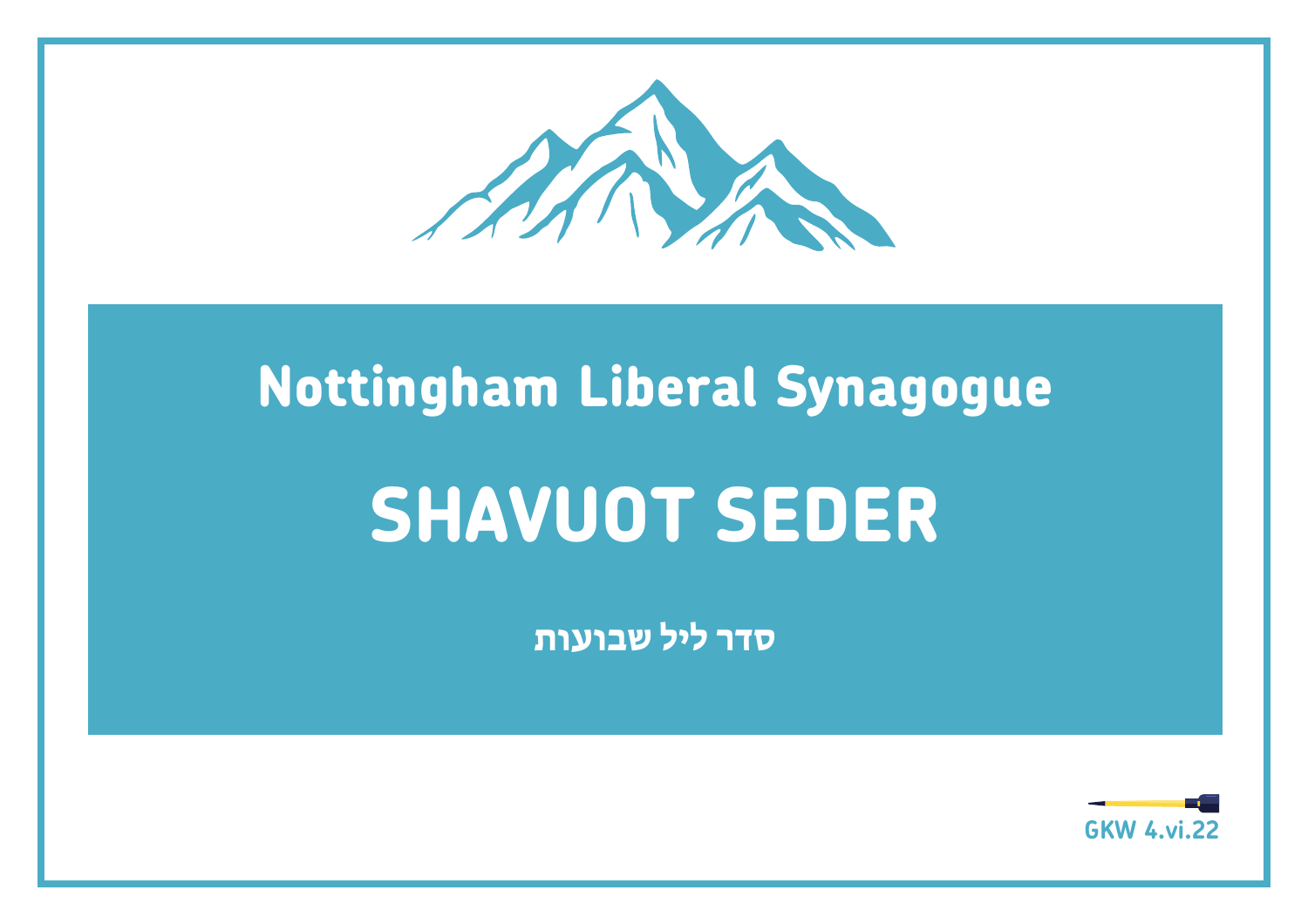#### *For this Shavuot seder, you will need:*

- Water for hand-washing
- Wine or grape juice
- Milk and honey
- Olive oil
- •Flowers
- A shofar
- A soft rinded cheese
- A soft un-rinded cheese
- A hard un-rinded cheese
- A hard rinded cheese
- A 'Mount Sinai' made of cream cheese and dried fruit

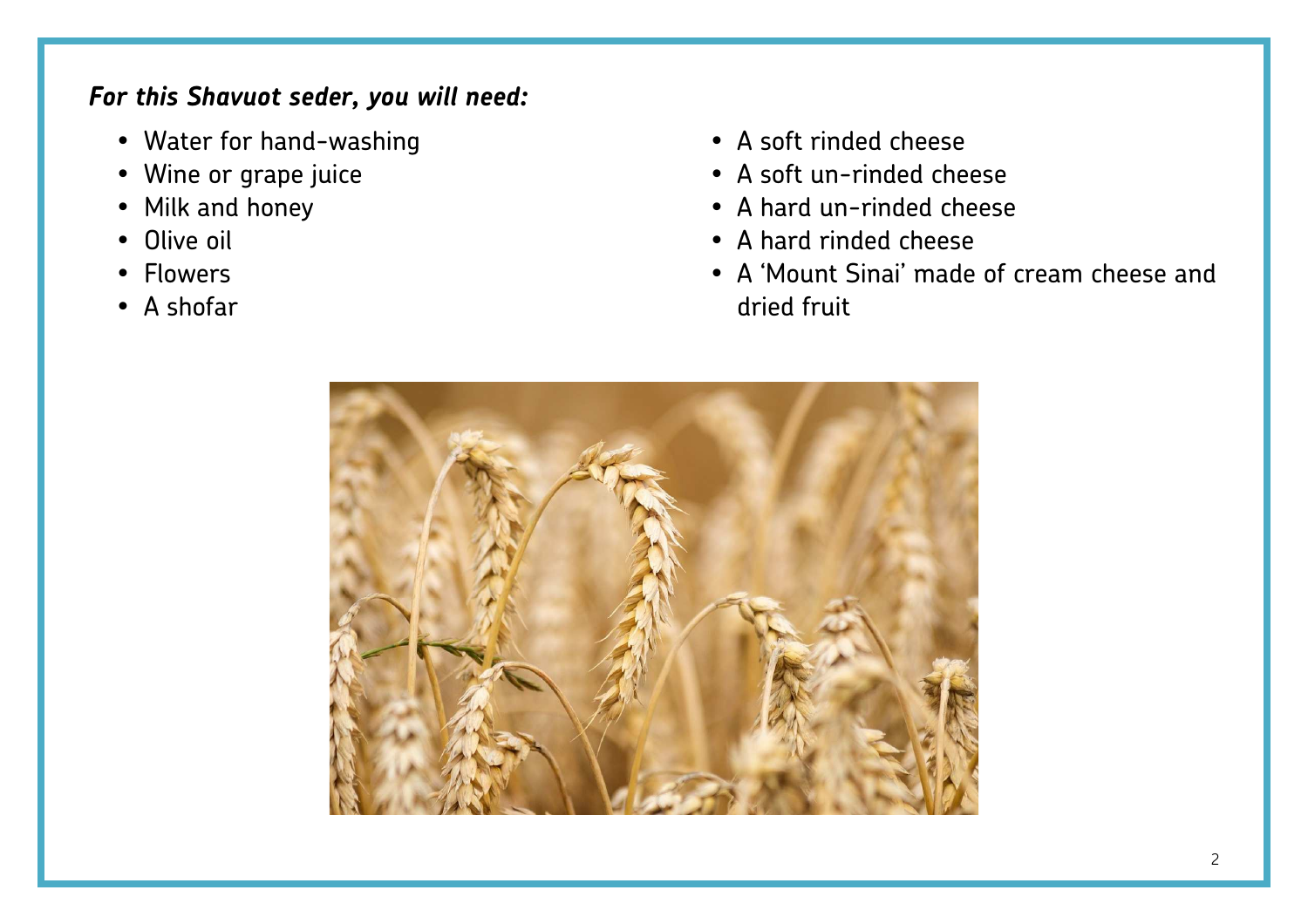### **(מים) Water**



We gather with water because the Torah is compared to water, as it is written: "Ho, all who are thirsty, come to water!" Moreover, before approaching Mount Sinai, the Israelites washed their clothes. So too, at this Shavuot seder, we wash with water.

We praise You, Eternal God, Sovereign of the universe, חַ ֽ ּיִ ים. ּ בָּ רוך ֹו ֹ לָ ם מְ קור מַ ֽ יִ ם ְ ּ אַ <sup>ת</sup> ּ ָ ה יי אֱ לֹהֵ ינו מֶ לֶ ךְ הָ <sup>ע</sup> Source of fresh water.

*Ba-ruch a-tah, A-do-nai, E-lo-hei-nu me-lech ha-o-lam, m'kor ma*-*yim cha*-*yim.*

May it be Your will, Eternal One, God of our ancestors, that we continue to ask, "Why?" ּיְהִי רָצוֹן מִלְפָּנֶיךָּ יהוה אֱלֹהֵינוּ וֵאלֹהֵי אֲבוֹתֵינוּ Your will, Eternal One, God of our ancestors, that<br>pue to ask, "Why?"<br>*Y'hi ratzon milfanecha. A-do-nai E-lo-hei-nu ve-E-lo-hei a-vo-tei-nu v'i-mo-tei-nu*.

*she-nam-shich lish'ol mai.*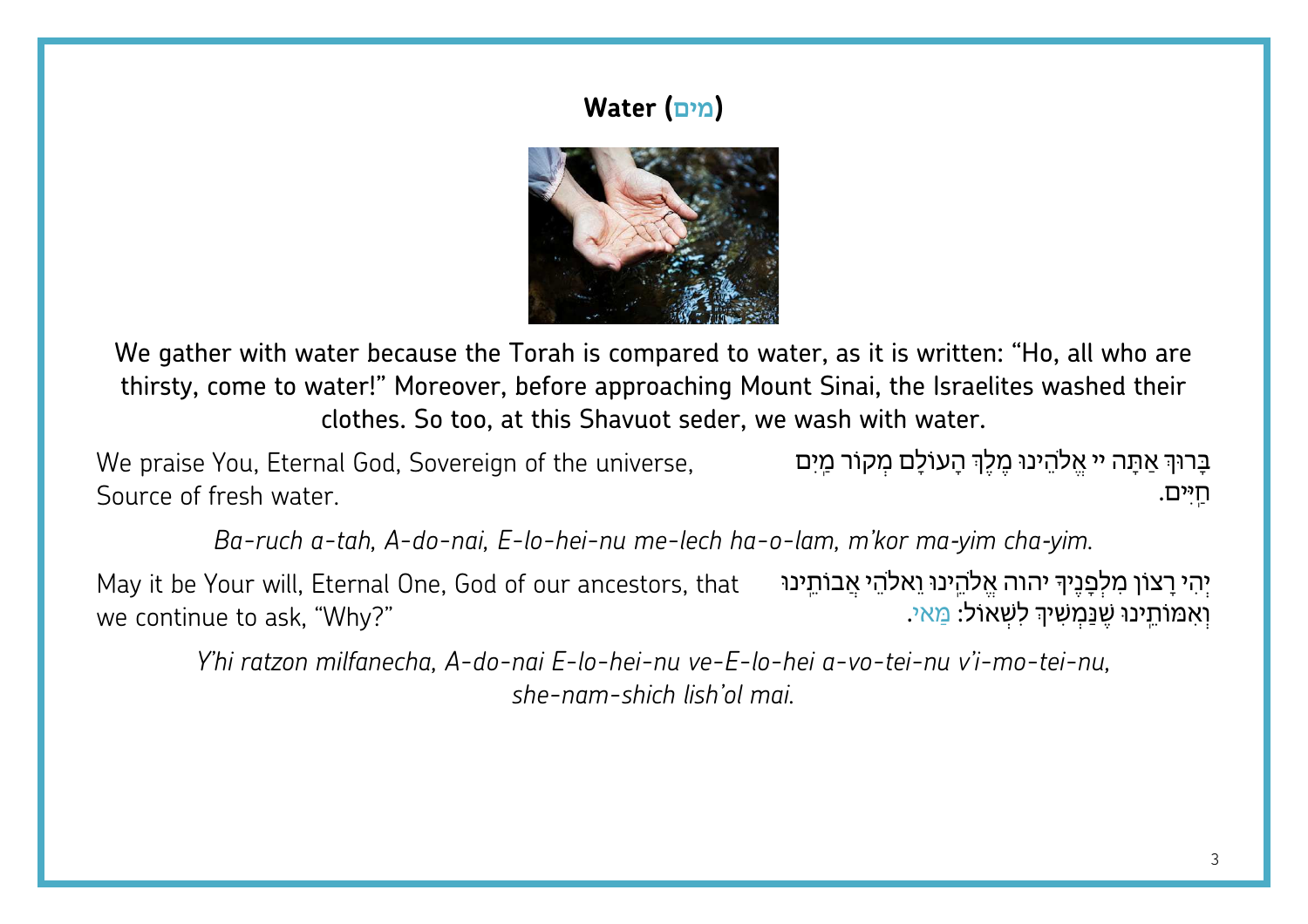

We gather with wine because the Torah is compared to wine, as it is written: "Drink the wine that I have mixed."

ערוּף אַתָּה יהוה אֱלֹהֵינוּ מֶלֶךְּ הָעוֹלָם בּוֹרֵא פְּרִי ve praise You, Eternal God, Sovereign of the universe, who creates the fruit of the vine. ַהַנֶּפֵן.

Ba-ruch A-tah, A-do-nai, E-lo-hei-nu Me-lech ha'o-lam, bo-rei p'ri ha-ga-fen.

May it be Your will, Eternal One, God of our ancestors, that the dove of peace fly over our people and our world.

יְהִי רָצוֹן מִלְפָנֶיךָ יהוה אֱלֹהֵינוּ וֵאלֹהֵי אֲבוֹתֵינוּ וְאִמּוֹחֵינוּ שֵׁיּוֹנֶת שָׁלוֹם תָעוּפִי עַל עַמֵינוּ וְעַל עוֹלמינוּ.

Y'hi ratzon milfanecha. A-do-nai E-lo-hei-nu ve-E-lo-hei a-vo-tei-nu v'i-mo-tei-nu. she-yo-nat sha-lom ta'u-fi al a-mei-nu v'al o-la-mei-nu.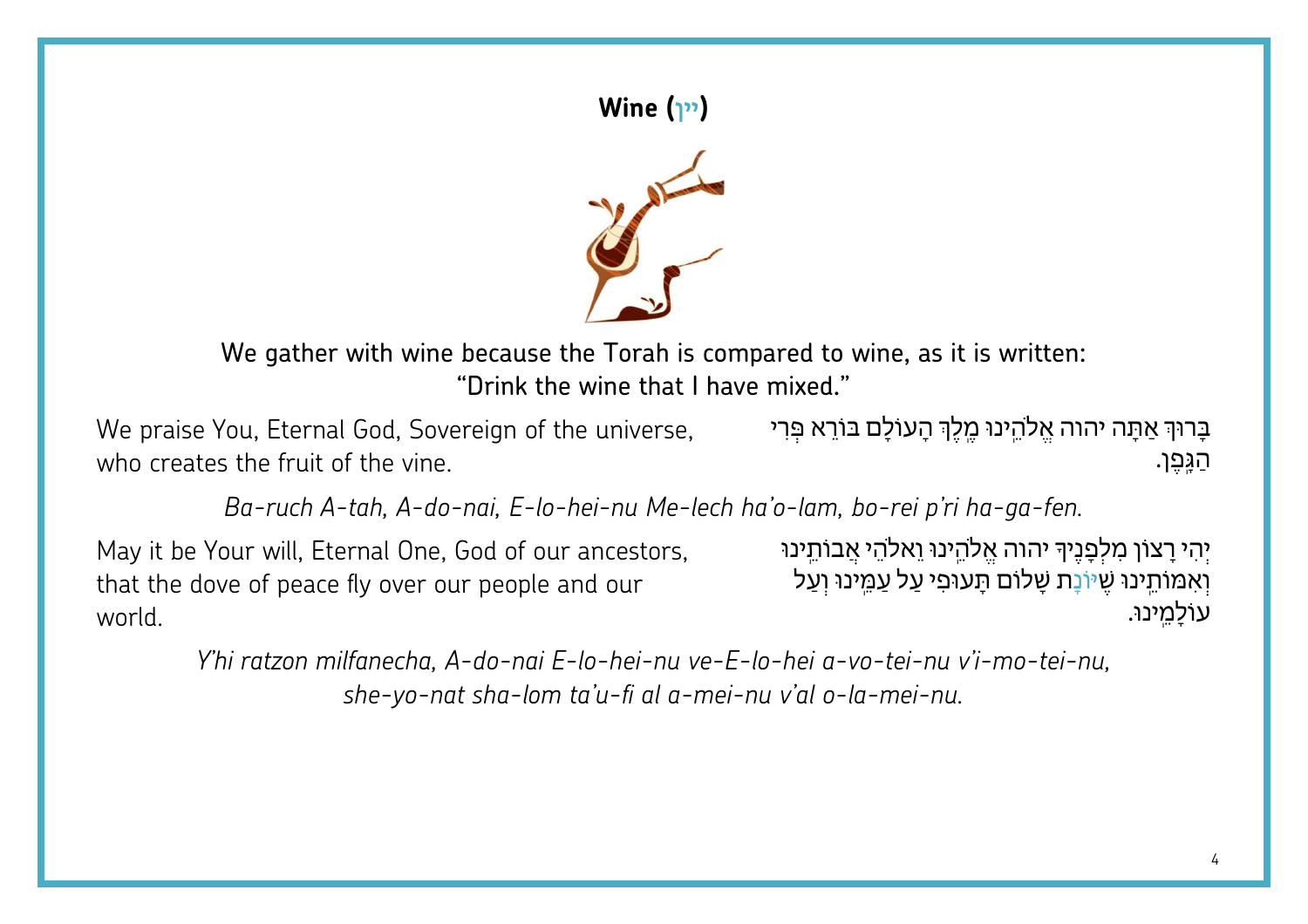#### **Milk (חלב (and honey (דבש(**



We gather with milk and honey as it is written: "Honey and milk are under your tongue."

We praise You, Eternal God, Sovereign of the universe, by whose word all things exist. *.o-var'd-bi yeh'h-ni kol-ha-she ,lam-o'ha lech-Me nu-hei-lo-E ,nai-do-A ,tah-A ruch-Ba* ֹ נִ הְ יֶ ה בִּ דְ בָ רו. ּ בָּ רוךְ ּ אַ <sup>ת</sup> ּ ָ ה יהוה אֱ לֹהֵ ֽ ינו מֶ ֽ לֶ ךְ ֹ הָ עו ׁ לָ ם שֶ הַ כּ ֹל

May it be Your will, Eternal One, God of our ancestors, that we may live off the best produce of the land. ּיְהִי רָצוֹן מִלְפָּנֶיּךָּ יהוה אֱלֹהֵינוּ וֵאלֹהֵי אֲבוֹתֵינוּ Your will, Eternal One, God of our ancestors, that<br>ive off the best produce of the land.<br>Y'hi ratzon milfanecha. A-do-nai E-lo-hei-nu ve-E-lo-hei a-vo-tei-

*she-no-chal et chei-lev ha'a-retz.*

May it be Your will, Eternal One, God of our ancestors, that the words of your Torah be sweet as honey in our mouths.

וְאִמּוֹתֵינוּ שֵׁדְּבְרֵי תוֹרְתִךְ יִהְיוּ מִתוּקִים כִּדְבַשׁ ְיִהִי רָצוֹן מִלְפָנֵיךְ יהוה אֱלֹהֱינוּ וֵאלֹהֵי אֲבוֹתֵינוּ בּפִינוּ.

*Y'hi ratzon milfanecha, A-do-nai E-lo-hei-nu ve-E-lo-hei a-vo-tei-nu v'i-mo-tei-nu,she-div-rei Tor-a-t'cha yi-h'yu m'tuk-im ki-d'vash b'fi-nu.*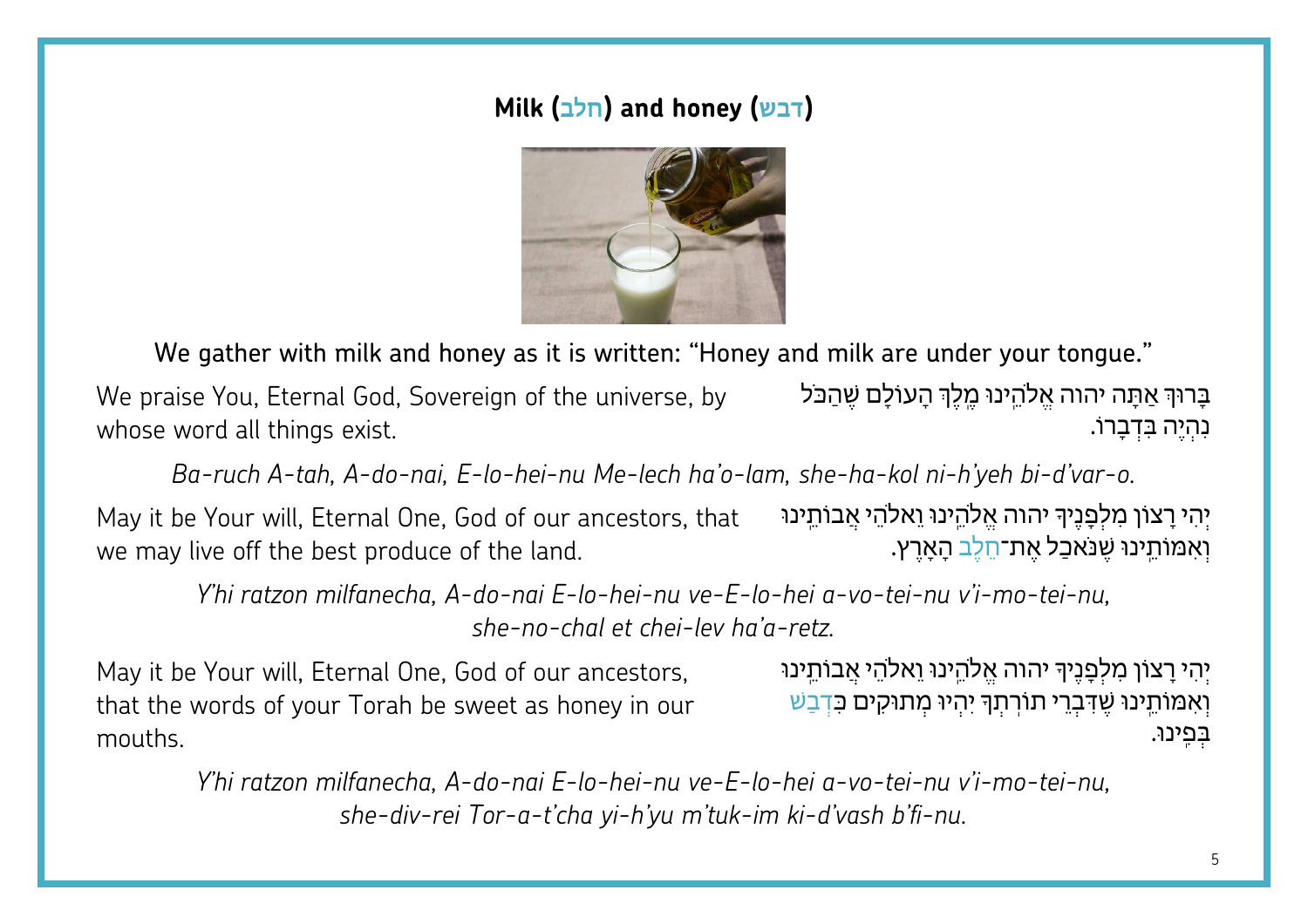### **Oil (שמן**



We gather with oil because God is compared to oil, as it is written: "Your Name is like poured oil."

יִהִי רָצוֹן מִלְפָנֵיךְ יהוה אֱלֹהֱינוּ וֵאלֹהֵי אֲבוֹתֵינוּ May it be Your will, Eternal One, God of our ancestors, that וְאִמּוֹתֵינוּ שֶׁנֵּהָנֶה ונִהְיֶה נְדִיבִים בִּשְְׁמַנֵּי הָאָרֶץ. we enjoy  $-$  and are generous with  $-$  the bounty of the land.

Y'hi ratzon milfanecha, A-do-nai E-lo-hei-nu ve-E-lo-hei a-vo-tei-nu v'i-mo-tei-nu, she-nei-ha-neh v'ni-h'yeh n'di-vim bi-sh'ma-nei ha-a-retz.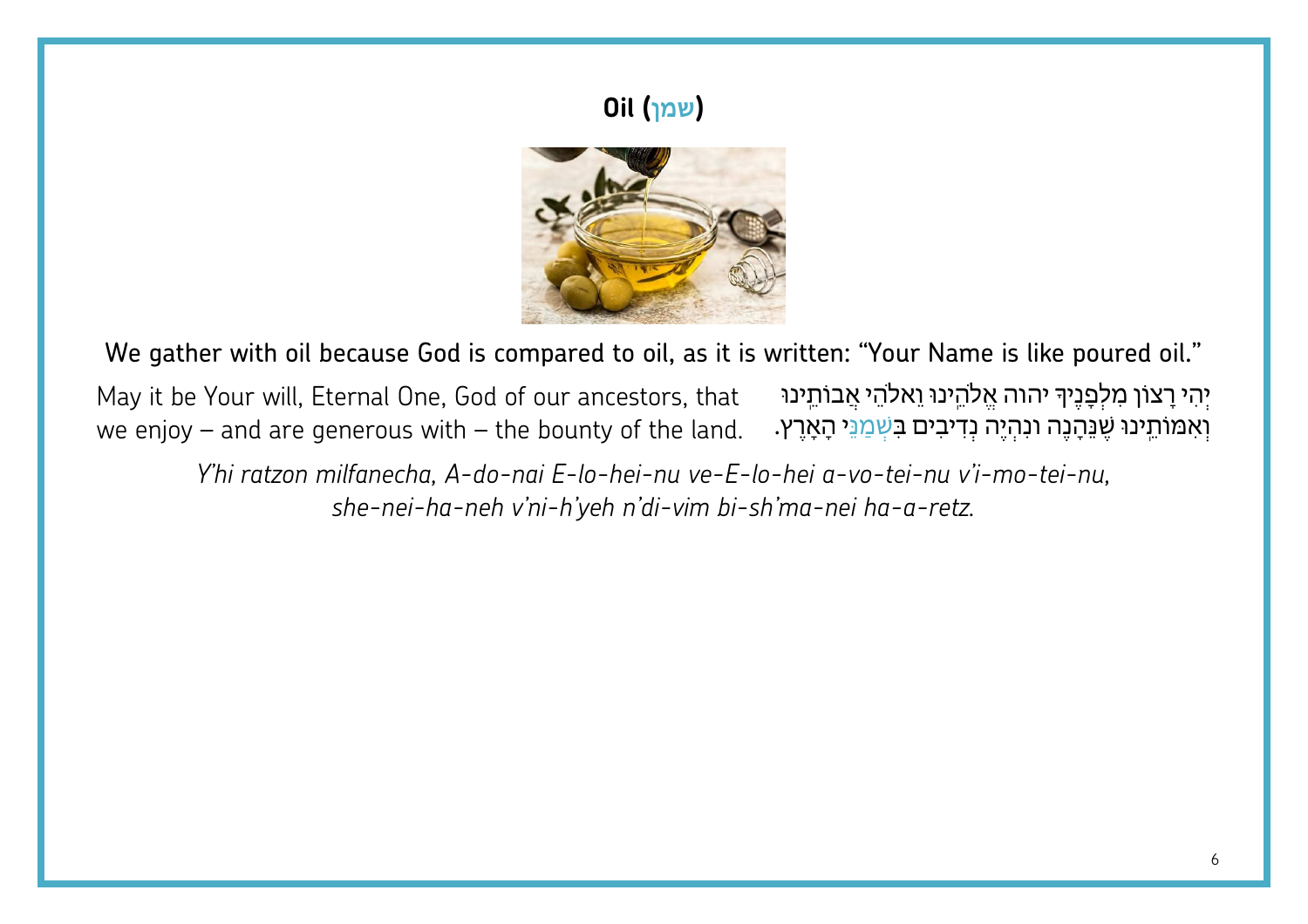#### **(פרחים) Flowers**



We gather with flowers because the rabbis said that every word God spoke to our ancestors filled the earth with fragrant smells.

We praise You, Eternal God, Sovereign of the universe, who creates sweet-smelling plants. צְרוּךְּ אַתָּה יהוה אֱלֹהֵינוּ מֶלֶךְּ הָעוֹלָם בּוֹרֵא - You, Eternal God, Sovereign of the universe, who<br>יפשָׂמִים.<br>Ba-ruch A-tah, A-do-nai, E-lo-hei-nu Me-lech ha'o-lam, bo-rei is-vot b'sa-mim.

May it be Your will, Eternal One, God of our ancestors, that our connection to Torah never crumble. ְיְהִי רָצוֹן מִלְפָנֶיךָ יהוה אֱלֹהֵינוּ וֵאלֹהֵי אֲבוֹתֵינוּ ection to Torah never crumble.<br>Y'hi ratzon milfanecha, A-do-nai E-lo-hei-nu ve-E-lo-hei a-vo-tei-nu v'i-mo-tei-nu,

*she-kish-rei-nu im ha-Torah lo yi-pa-reich l'o-lam.*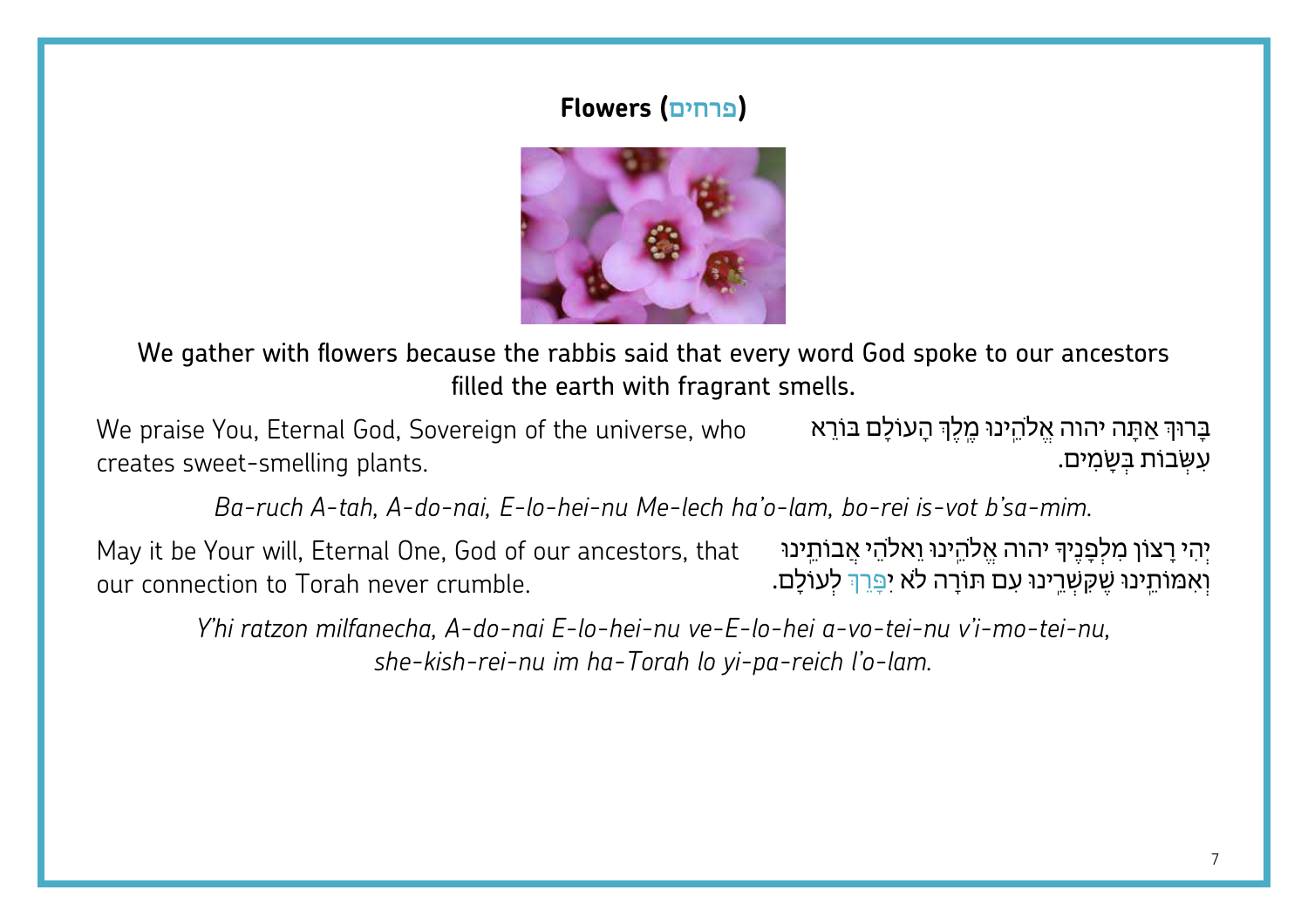#### **A song of the land**

Heya heya heya heya heya heya heya ho,Heya heya heya heya heya heya heya ho,Heya heya, heya heya, heya heya heya ho… Tall tree, clean water, strong earth, warm fire, I can feel it in my body: I can feel it in my soul.

הֵיָה הֵיָה הֵיָה הֵיָה הֵיָה הֵיָה הֵיָה הֵיָה הוֹ,<br>הֵיָה הֵיָה הֵיָה הֵיָה הֵיָה הֵיָה הֵיָה הֵיָה הֹוָ,<br>הֵיַה הֶיַה, הֵיַה הֵיַה, הֵיַה הֵיֵה הֵיָה הֵיָה הוֹ, ּאֲדָמָה וְשָּׁמַיִם, חוֹם הָאֵשׁ, צְלִיל הַמֶּיִם:

can feel it in my soul.<br>*'אֲ נִי מַן דְּגִישׁ* זֹאת בְּגוּפִי, בְּרוּחִי וְנִשְׁמָתִי:<br>Adamah, v'shamayim, chom ha'aish, tz'lil ha'mayim, *Ani margeesh zot b'gufi, b'ruchi, v'nishmati.*

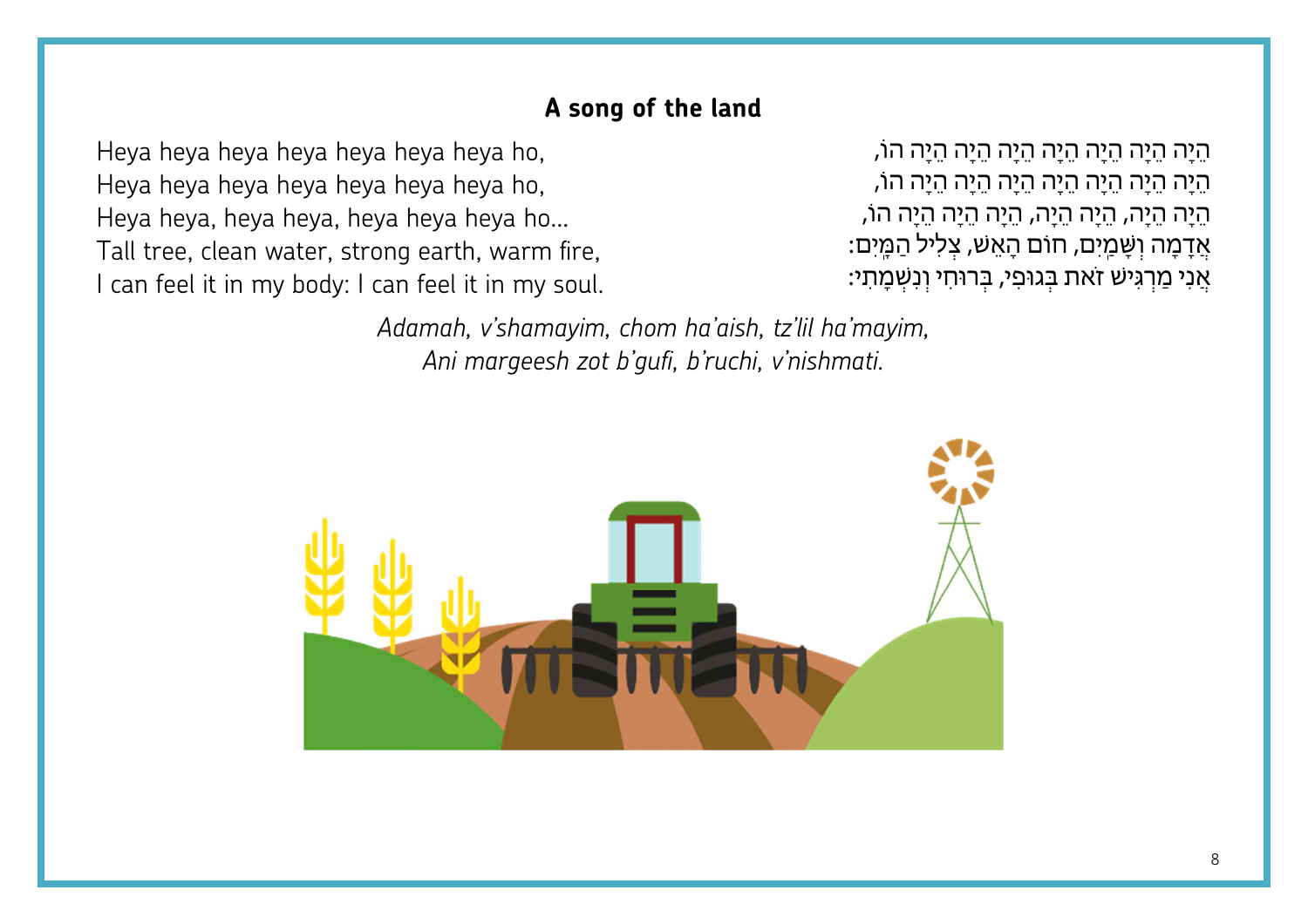#### **Four types of cheese**



We gather with dairy products because the Hebrew word for milk, 'che-lev', has a numerical value of 40: the number of days Moses spent on Mount Sinai. We have four types of cheese – hard and soft, rinded and un-rinded – to symbolise four types of person.

There are four types of person who go to synagogue: those who attend but do not do: they benefit, at least, from attending. Those who do but do not attend: they receive a reward, at least, for the work of their hands. Those who go and  $\underline{do}$ : they are righteous. Those who neither go nor do: they are evil.

אַרְבַּע מִדּוֹת בְּהוֹלְכֵי לְבֵית<br>הַמִּדְרָשׁ. הוֹלֵךְ וְאֵינוֹ עוֹשֶׂה, שְׂכַר ְהֲלִיכָה בְיָדוֹ. עוֹשֶׂה וְאֵינוֹ הוֹלֵךְ, ְשְׂבַר מַעֲשֶׂה בִיָדוֹ. הוֹלֵךְ וְעוֹשֵׂה, ּ חָסִיד. לֹא הוֹלֵךְ וְלֹא עוֹשֶׂה, רָשָׁע.

*Ar-ba mi-dot b'hol-chei l'veit ha-mid-rash. Ho-leich v'ei-no o-seh: s'char ha-li-chah v'ya-do. O-seh v'ei-no ho-leich: s'char ma'a-seih v'ya-do. Ho-leich v'o-seh: cha-sid. Lo ho-leich v'lo o-seh: ra-sha.*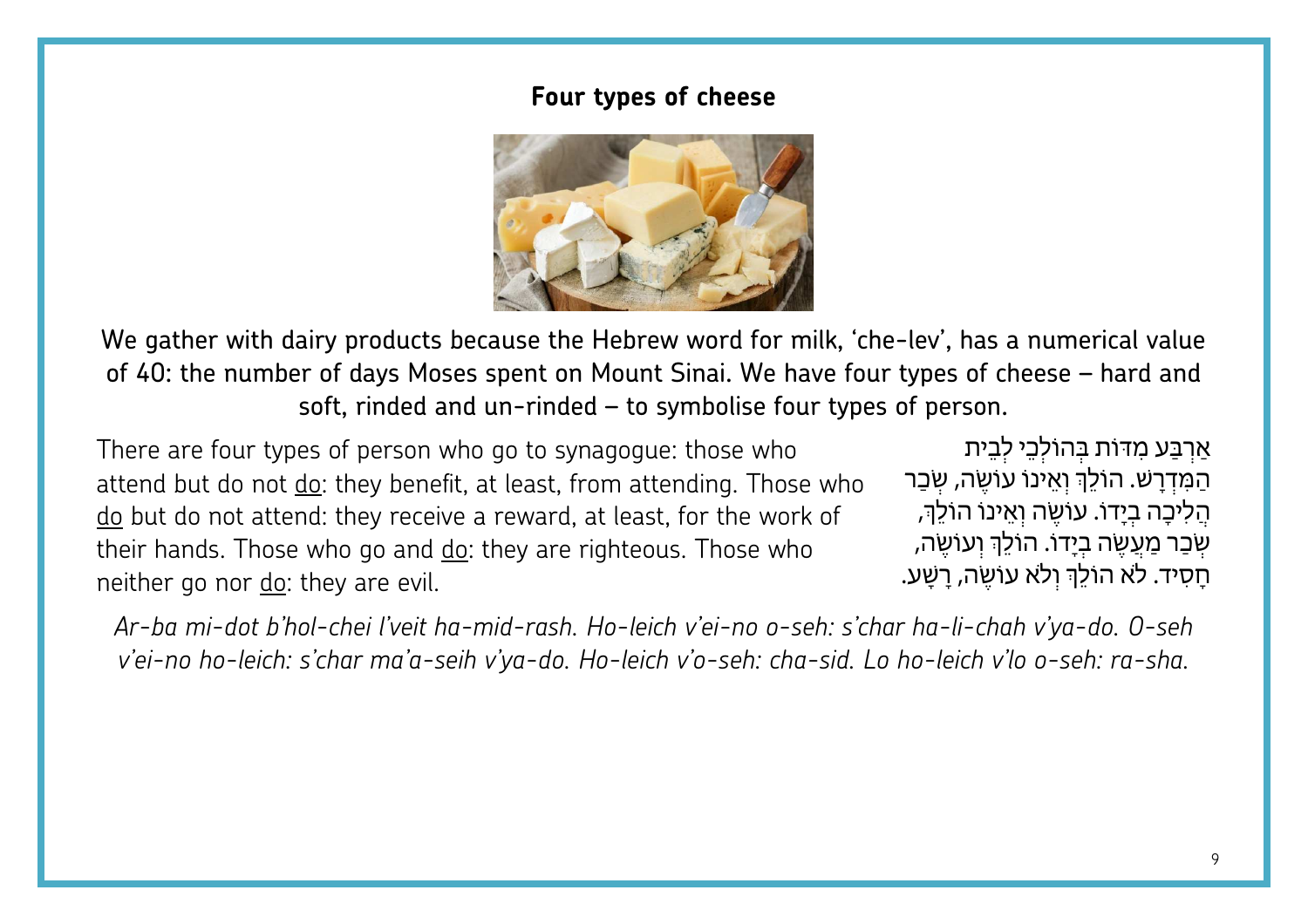#### **Ascending the mountain**



Before we eat our sweet, cheesy Mount Sinai,

like the Israelites we must wait for a blast from the shofar to permit us to approach.

You shall set boundaries around the mountain for the people. Warn them: "You must take care not to go up the mountain, or to touch its base. Only when the ram's horn sounds a long blast may you ascend the mountain." shall set boundaries around the mountain for the people. Warn<br>הִשָּׁמְרוּ לָכֶם עֲלוֹת בָּהָר וּנְגֹעַ<br>- Ally when the ram's horn sounds a long blast may you ascend the<br>- בְּקַצְהוּ ... בִּמְשֹׁךְּ הַיֹּבֵל הֵמָּה<br>יַעֲלוּ

*Bi-m'shoch ha-yo-veil hei-mah ya'a-lu va-har.*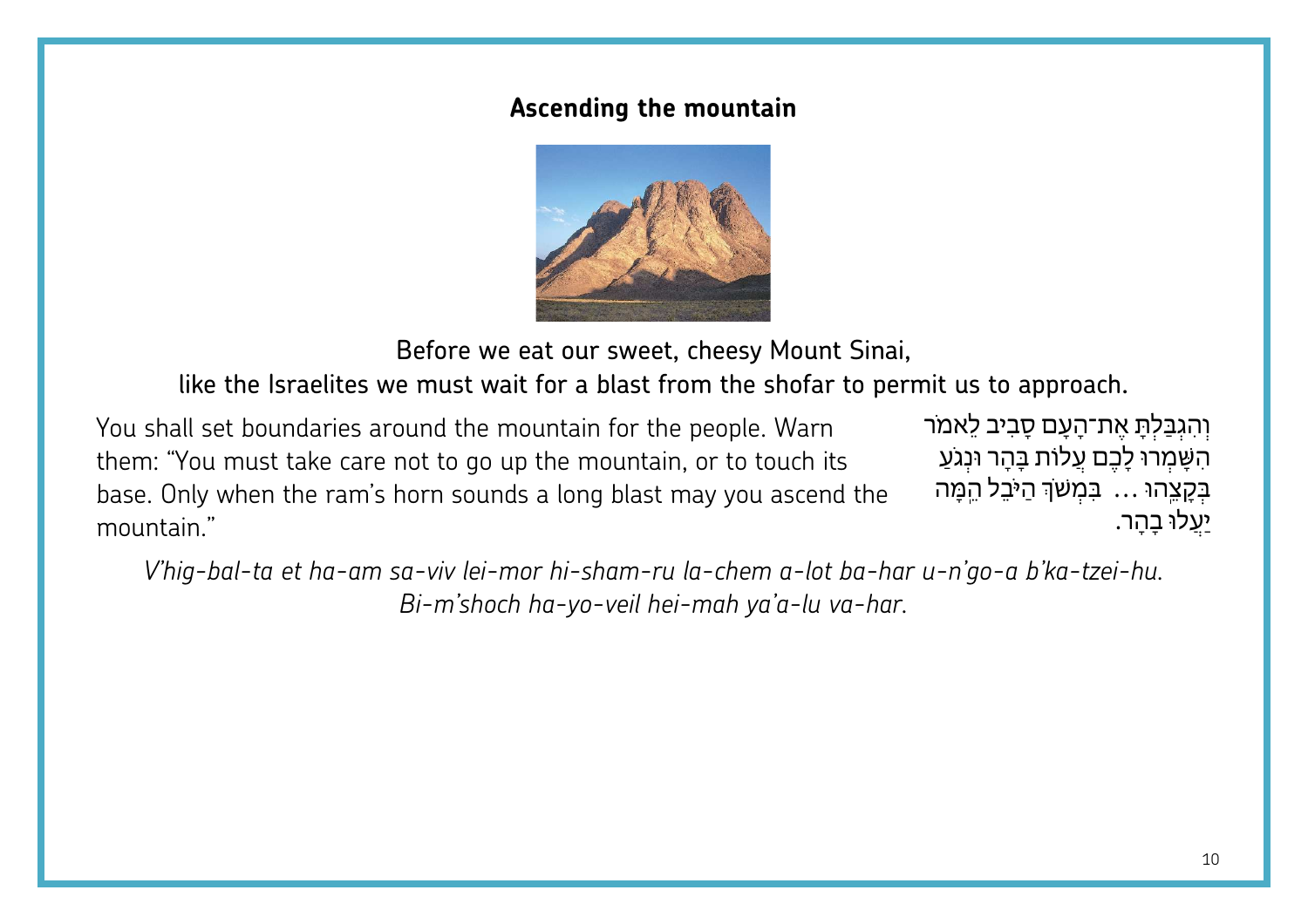#### **Grace after meals**

Blessed be the Merciful One, Sovereign of the universe, the . בְּרִיךְ רַחֲמֶנָא מַלְכָּא דְעָלְמָא מָלְבָא Owner of this bread.

*B'rich ra-cha-ma-na mal-ka d'al-ma ma-reih d'hai pitta.*



#### **A concluding blessing**

May we be blessed in the city and in the field. May we be blessed when we come in and when we go out.  *.eh-sad-ba nu-a chot-ru'v-u ir-ba nu-a chot-ru'B* ּאָ ֽ נו ּ בְּ בֹאֵ ֽ נו ּו ּ בְ רו ּ כִ ים אָ ֽ נו ּ בְּ צֵ אתֵ ֽ ינו. ּ בְּ רוכֹו ּ ת אָ ֽ נו בָּ עִ יר ּו ּ בְ רוכֹו ּ ת אָ ֽ נו ּ ׂ בַּ שָ דֶ ה. ּ בְּ רוכִ ים

*B'ru-chim a-nu b'vo-ei-nu, u-v'ru-chim a-nu b'tzei-tei-nu.*